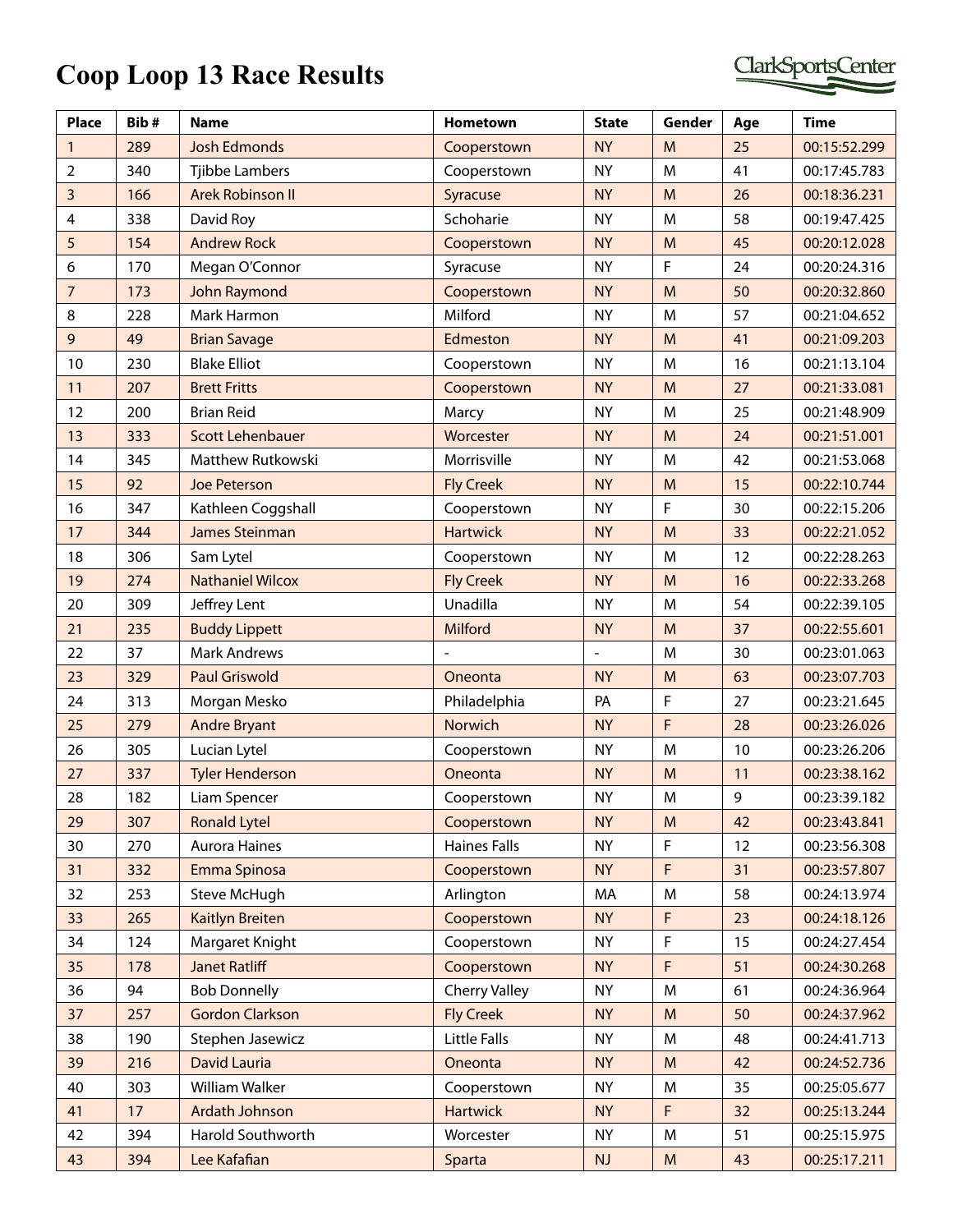| 44 | 217            | Laura Hellenthall           | Oneonta                  | <b>NY</b>                | F           | 30 | 00:25:21.926 |
|----|----------------|-----------------------------|--------------------------|--------------------------|-------------|----|--------------|
| 45 | 396            | <b>Dareth Haley</b>         | Worcester                | <b>NY</b>                | M           | 35 | 00:25:23.419 |
| 46 | 4              | Jimmy Fedor                 | Worcester                | <b>NY</b>                | M           | 26 | 00:25:29.220 |
| 47 | 251            | <b>Jeremy Bolton</b>        | Garratsville             | <b>NY</b>                | M           | 36 | 00:25:32.509 |
| 48 | 159            | Doug DeLong                 | <b>Cherry Valley</b>     | <b>NY</b>                | M           | 62 | 00:25:33.388 |
| 49 | 206            | Joanne Reynolds             | Mohawk                   | <b>NY</b>                | F           | 53 | 00:25:36.117 |
| 50 | 210            | Jason Witter                | <b>Hartwick</b>          | <b>NY</b>                | M           | 25 | 00:25:37.233 |
| 51 | 234            | <b>Abby Ford</b>            | <b>Hartwick</b>          | <b>NY</b>                | F           | 11 | 00:25:47.206 |
| 52 | 237            | Natalie Fountain            | Cooperstown              | <b>NY</b>                | $\mathsf F$ | 11 | 00:25:48.203 |
| 53 | 161            | Sarah Korsch                | Cooperstown              | <b>NY</b>                | F           | 30 | 00:26:01.464 |
| 54 | 156            | <b>Stephen Sutton</b>       | Maryland                 | <b>NY</b>                | M           | 60 | 00:26:04.599 |
| 55 | 221            | <b>Ellie Hotaling</b>       | <b>Fly Creek</b>         | <b>NY</b>                | F           | 10 | 00:26:09.166 |
| 56 | 231            | <b>Richard Blabey</b>       | Cooperstown              | <b>NY</b>                | M           | 67 | 00:26:14.422 |
| 57 | 134            | <b>Susie Knight</b>         | Cooperstown              | <b>NY</b>                | F           | 45 | 00:26:32.471 |
| 58 | 218            | Amy Van Kampen              | Cooperstown              | <b>NY</b>                | F           | 45 | 00:26:43.018 |
| 59 | 255            | <b>Tricia Kafafian</b>      | Sparta                   | NJ                       | F           | 44 | 00:26:46.332 |
| 60 | 201            | Amanda Chase                | Cooperstown              | <b>NY</b>                | $\mathsf F$ | 25 | 00:26:48.674 |
| 61 | 281            | Donna Schulz                | Edmeston                 | <b>NY</b>                | F           | 55 | 00:26:51.248 |
| 62 | 202            | <b>Julie Ratliff</b>        | Cooperstown              | <b>NY</b>                | F           | 11 | 00:26:57.095 |
| 63 | 211            | Jamie Snyder                | <b>Mount Vision</b>      | <b>NY</b>                | F           | 24 | 00:26:57.838 |
| 64 | 176            | <b>Molly Mooney</b>         |                          |                          | F           | 15 | 00:27:03.190 |
| 65 | 399            | <b>Isiah Haley</b>          | Worcester                | <b>NY</b>                | M           | 10 | 00:27:10.536 |
| 66 | 225            | Dean Robinson               | <b>Fly Creek</b>         | <b>NY</b>                | M           | 52 | 00:27:16.774 |
| 67 | 291            | <b>Katie Trosset</b>        | Cooperstown              | <b>NY</b>                | F           | 12 | 00:27:17.418 |
| 68 | 327            | <b>Ken Stevens</b>          | <b>Little Falls</b>      | <b>NY</b>                | M           | 51 | 00:27:20.059 |
| 69 | 252            | <b>Sandra Moxley</b>        | Oneonta                  | <b>NY</b>                | F           | 32 | 00:27:23.018 |
| 70 | 198            | Ralph Rathbun               | <b>West Edmeston</b>     | <b>NY</b>                | M           | 53 | 00:27:25.878 |
| 71 | $\overline{3}$ | <b>Megan Fedor</b>          | Worcester                | <b>NY</b>                | F           | 25 | 00:27:32.978 |
| 72 | 318            | <b>Rich Breslin</b>         | Greene                   | <b>NY</b>                | M           | 63 | 00:27:35.312 |
| 73 | 93             | lan Thomas                  | Cooperstown              | <b>NY</b>                | M           | 11 | 00:27:43.230 |
| 74 | 158            | Jacob Russell/Patrick Dewey | Cooperstown              | <b>NY</b>                | M           | 16 | 00:27:48.297 |
| 75 | 165            | Robinson/Nelson             |                          | $\overline{\phantom{a}}$ | F           | 39 | 00:28:04.699 |
| 76 | 91             | Maureen Pohl                | New Hartford             | <b>NY</b>                | F           | 29 | 00:28:06.133 |
| 77 | 276            | <b>Lisa Hamilton</b>        | Cooperstown              | <b>NY</b>                | F           | 30 | 00:28:09.260 |
| 78 | 244            | Bernadette Ryan             | <b>Fly Creek</b>         | <b>NY</b>                | F           | 60 | 00:28:20.837 |
| 79 | 95             | <b>Thomas Knight</b>        | Cooperstown              | <b>NY</b>                | M           | 13 | 00:28:30.486 |
| 80 | 163            | Theresa Woodford            | Oxford                   | <b>NY</b>                | F           | 50 | 00:28:33.185 |
| 81 | 89             | <b>Michael Pohl</b>         | <b>New Hartford</b>      | <b>NY</b>                | M           | 29 | 00:28:39.696 |
| 82 | 169            | <b>Brittney Robinson</b>    |                          | $\blacksquare$           | F           | 24 | 00:28:39.935 |
| 83 | 244            | <b>Mandy Robinson</b>       | <b>Fly Creek</b>         | <b>NY</b>                | F           | 49 | 00:28:48.569 |
| 84 | 238            | Sara Valentie               | <b>Richfield Springs</b> | <b>NY</b>                | F           | 38 | 00:28:50.217 |
| 85 | 199            | <b>Lauren Card</b>          | Oneonta                  | <b>NY</b>                | F           | 28 | 00:28:51.896 |
| 86 | 395            | <b>Eric Haley</b>           | Worcester                | <b>NY</b>                | M           | 36 | 00:28:56.332 |
| 87 | 30             | Jim Wolf                    | Edmeston                 | <b>NY</b>                | M           | 34 | 00:28:59.804 |
| 88 | 31             | Cheryl Robinson             | Edmeston                 | <b>NY</b>                | F           | 34 | 00:28:59.982 |
| 89 | 197            | <b>Beth Jasewicz</b>        | <b>Little Falls</b>      | <b>NY</b>                | F           | 44 | 00:29:05.448 |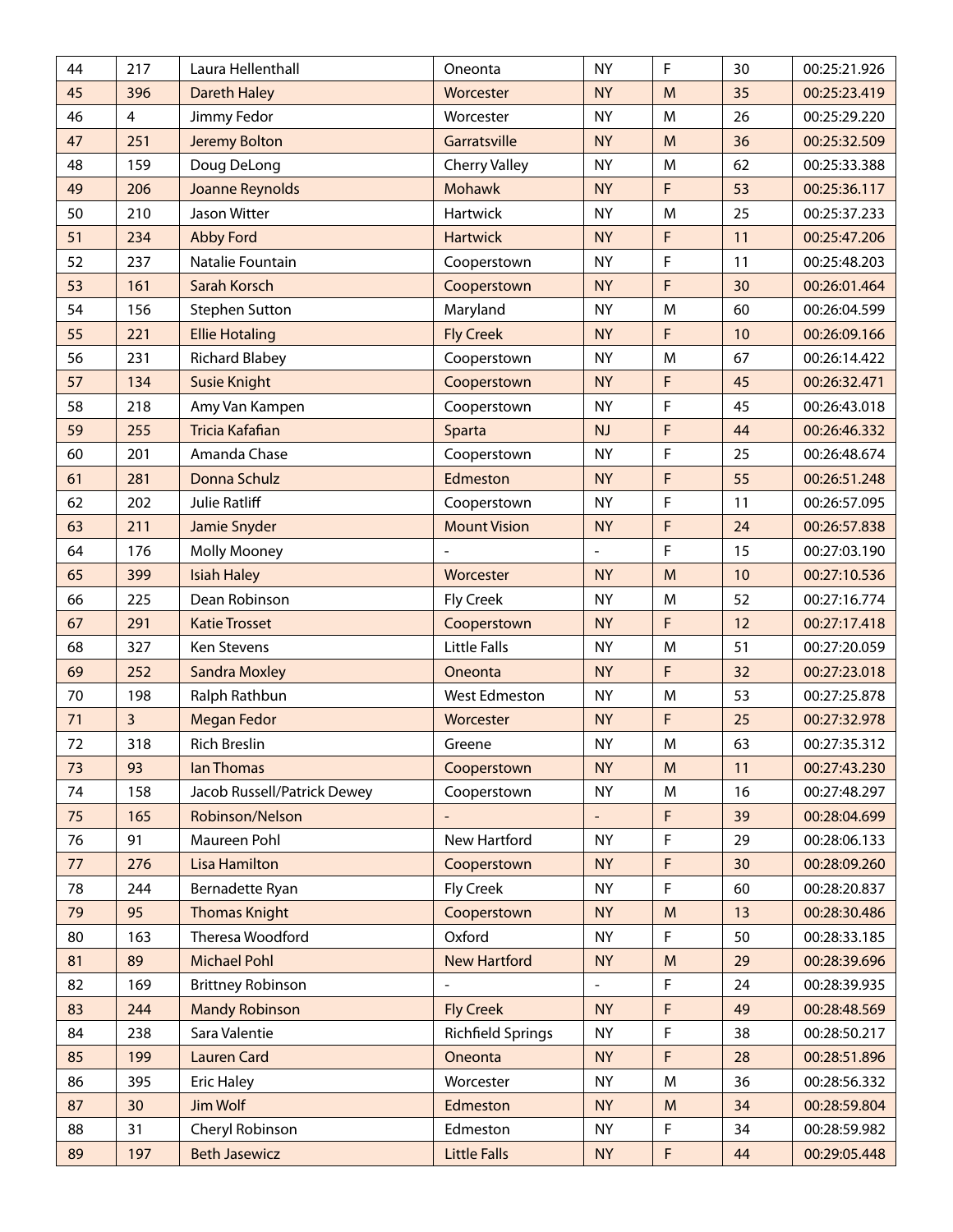| 90  | 249 | Kevin Hoen                | Rome                     | <b>NY</b>                | M         | 59             | 00:29:42.038 |
|-----|-----|---------------------------|--------------------------|--------------------------|-----------|----------------|--------------|
| 91  | 239 | Pam DiLiberto             | <b>Richfield Springs</b> | <b>NY</b>                | F         | 39             | 00:29:51.919 |
| 92  | 397 | Jeremy Southworth         | Worcester                | <b>NY</b>                | M         | 10             | 00:30:00.817 |
| 93  | 308 | <b>Beth Olearczyk</b>     | Cooperstown              | <b>NY</b>                | F         | 41             | 00:30:08.736 |
| 94  | 67  | Alecia Manley             | Philadelphia             | PA                       | F         | 35             | 00:30:14.384 |
| 95  | 69  | <b>Stephanie Lawton</b>   |                          | -                        | F         | 29             | 00:30:14.683 |
| 96  | 68  | Nicole Lawton             |                          | $\frac{1}{2}$            | F         | 27             | 00:30:15.151 |
| 97  | 192 | Janasa Franco             | <b>Herkimer</b>          | <b>NY</b>                | F         | 24             | 00:30:19.584 |
| 98  | 205 | William Safarik           | Oneonta                  | <b>NY</b>                | M         | 31             | 00:30:31.948 |
| 99  | 204 | <b>Holly Hotaling</b>     | Colliersville            | <b>NY</b>                | F         | 29             | 00:30:31.959 |
| 100 | 181 | Aidan Spencer             | Cooperstown              | <b>NY</b>                | M         | $\overline{7}$ | 00:30:37.578 |
| 101 | 215 | <b>Michele Cleary</b>     | <b>Cherry Valley</b>     | <b>NY</b>                | F         | 39             | 00:30:56.730 |
| 102 | 202 | Laci Chiboucas            | Latham                   | <b>NC</b>                | F         | 31             | 00:30:58.247 |
| 103 | 271 | <b>Susan Whitney</b>      | <b>Delhi</b>             | <b>NY</b>                | F         | 55             | 00:31:30.772 |
| 104 | 268 | Anna Edgington            | Milford                  | <b>NY</b>                | F         | 14             | 00:31:31.618 |
| 105 | 267 | <b>Mary Brower</b>        | <b>Brooklyn</b>          | <b>NY</b>                | F         | 40             | 00:31:38.107 |
| 106 | 47  | <b>Atticus Savage</b>     |                          | $\blacksquare$           | M         | 9              | 00:31:49.450 |
| 107 | 42  | <b>Bryce Bolton</b>       |                          | $\overline{\phantom{a}}$ | M         | 8              | 00:31:50.505 |
| 108 | 263 | <b>Gillian Spencer</b>    | Cooperstown              | <b>NY</b>                | F         | 36             | 00:31:59.563 |
| 109 | 290 | <b>Lindsey Trosset</b>    | Cooperstown              | <b>NY</b>                | F         | 10             | 00:32:05.490 |
| 110 | 240 | Dick Burr                 | Oneonta                  | <b>NY</b>                | M         | 73             | 00:32:10.682 |
| 111 | 229 | <b>Amy Zoltick</b>        | Cooperstown              | <b>NY</b>                | F         | 54             | 00:32:13.516 |
| 112 | 325 | Ariadne Hodgson           | Cooperstown              | <b>NY</b>                | F         | 10             | 00:32:13.566 |
| 113 | 155 | <b>Cheryl Rock</b>        | Cooperstown              | <b>NY</b>                | F         | 51             | 00:32:22.621 |
| 114 | 175 | Eric Mooney               |                          | $\blacksquare$           | M         | 53             | 00:32:34.238 |
| 115 | 220 | <b>Dillon Maier</b>       | Oneonta                  | <b>NY</b>                | M         | 78             | 00:32:39.513 |
| 116 | 194 | Maggie Pokorny            | <b>Richfield Springs</b> | <b>NY</b>                | F         | 39             | 00:32:44.656 |
| 117 | 278 | <b>Rachel Howard</b>      | <b>Burlington Flats</b>  | <b>NY</b>                | F         | 30             | 00:32:51.761 |
| 118 | 260 | Kevin McHugh              | Hurley                   | <b>NY</b>                | M         | 57             | 00:32:53.076 |
| 119 | 214 | <b>Catherine Martyn</b>   | Pleasantville            | <b>NY</b>                | F         | 62             | 00:32:53.149 |
| 120 | 334 | Michaela Simmons          | Edmeston                 | <b>NY</b>                | F         | 18             | 00:32:53.876 |
| 121 | 236 | <b>Nicole Lippett</b>     | Milford                  | <b>NY</b>                | F         | 38             | 00:32:58.812 |
| 122 | 191 | Cara Adamczyk             | New Hartford             | <b>NY</b>                | F         | 28             | 00:33:03.185 |
| 123 | 259 | <b>Susan Hugick</b>       | Roseboom                 | <b>NY</b>                | F         | 43             | 00:33:12.126 |
| 124 | 346 | <b>Courtney Spatto</b>    | Waterville               | <b>NY</b>                | F         | 32             | 00:33:21.054 |
| 125 | 266 | Elizabeth Chrisman        | <b>Little Falls</b>      | <b>NY</b>                | F         | 29             | 00:33:30.548 |
| 126 | 277 | Julietta Ford             | Hartwick                 | <b>NY</b>                | F         | 13             | 00:33:43.153 |
| 127 | 317 | <b>Keil Lampe</b>         | Sherburne                | <b>NY</b>                | F         | 30             | 00:33:49.395 |
| 128 | 319 | <b>Mark Williams</b>      | Norwich                  | <b>NY</b>                | M         | 51             | 00:33:49.699 |
| 129 | 273 | Melissa Schuermann        | Cooperstown              | <b>NY</b>                | F         | $\overline{7}$ | 00:33:55.865 |
| 130 | 248 | <b>Bill Fisher</b>        | Worcester                | <b>NY</b>                | M         | 45             | 00:33:57.667 |
| 131 | 209 | <b>Colleen Covert</b>     | <b>Hartwick</b>          | <b>NY</b>                | F         | 30             | 00:33:59.425 |
| 132 | 275 | Mark Wilcox               | Fly Creek                | <b>NY</b>                | M         | 49             | 00:34:01.995 |
| 133 | 193 | <b>Stephanie Robinson</b> | <b>New York Mills</b>    | <b>NY</b>                | F         | 26             | 00:34:04.745 |
| 134 | 157 | Melanie Fabiano           | Cooperstown              | <b>NY</b>                | F         | 27             | 00:34:08.071 |
| 135 | 280 | <b>Mike Davis</b>         | Cooperstown              | <b>NY</b>                | ${\sf M}$ | 23             | 00:34:24.227 |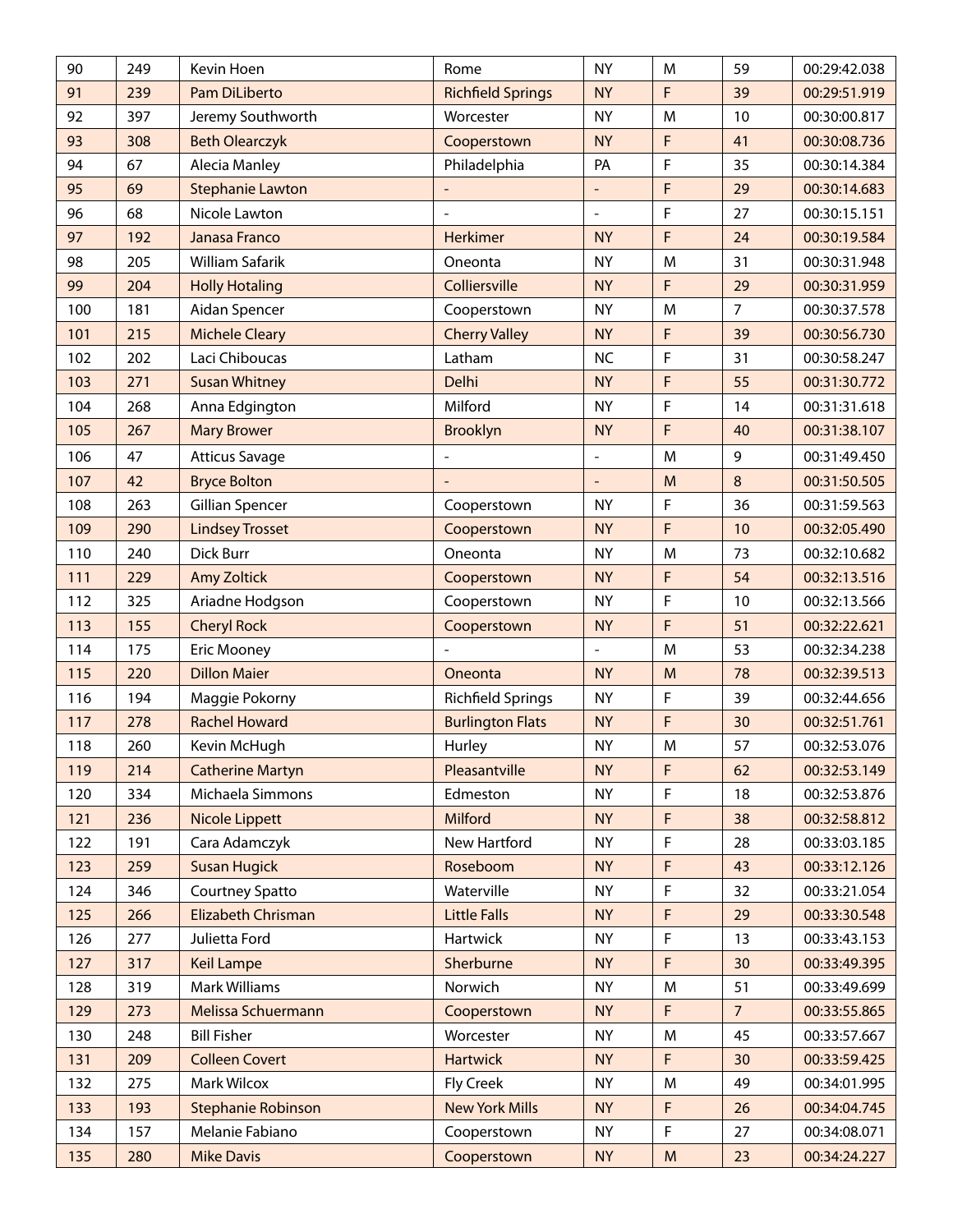| 136 | 203 | Judith Schnitman          | Oneonta                 | <b>NY</b>                    | F | 64 | 00:34:24.889 |
|-----|-----|---------------------------|-------------------------|------------------------------|---|----|--------------|
| 137 | 336 | <b>Kim Vibbard</b>        | Edmeston                | <b>NY</b>                    | F | 49 | 00:34:38.057 |
| 138 | 302 | Jody Bolton               | <b>Burlington Flats</b> | <b>NY</b>                    | F | 36 | 00:34:40.336 |
| 139 | 186 | <b>Elvis Alfalla</b>      |                         | $\overline{\phantom{0}}$     | M | 5  | 00:34:41.453 |
| 140 | 185 | <b>Elaine McElhinny</b>   | $\overline{a}$          | $\overline{\phantom{a}}$     | F | 40 | 00:34:52.003 |
| 141 | 184 | Dan Alfalla               |                         | $\qquad \qquad \blacksquare$ | M | 42 | 00:34:52.293 |
| 142 | 187 | Zoe Alfalla               |                         | $\overline{\phantom{a}}$     | F | 9  | 00:34:53.308 |
| 143 | 258 | <b>Sherri France</b>      | Cooperstown             | <b>NY</b>                    | F | 47 | 00:35:17.432 |
| 144 | 212 | June Faser                | Delhi                   | <b>NY</b>                    | F | 56 | 00:35:23.331 |
| 145 | 286 | Dawn Siebuhr              | Cooperstown             | <b>NY</b>                    | F | 43 | 00:35:45.169 |
| 146 | 288 | Doria Slaga               | Cooperstown             | <b>NY</b>                    | F | 20 | 00:35:45.313 |
| 147 | 287 | <b>Karl Siebuhr</b>       | Cooperstown             | <b>NY</b>                    | M | 42 | 00:35:45.781 |
| 148 | 339 | <b>Allison Clark</b>      | Laurens                 | <b>NY</b>                    | F | 22 | 00:35:45.936 |
| 149 | 189 | <b>Mary Barown</b>        | Maryland                | <b>NY</b>                    | F | 46 | 00:35:48.868 |
| 150 | 219 | <b>Barbara Burr</b>       | Oneonta                 | <b>NY</b>                    | F | 69 | 00:35:53.167 |
| 151 | 304 | <b>Quinn Lytel</b>        | Cooperstown             | <b>NY</b>                    | F | 9  | 00:35:58.976 |
| 152 | 160 | Kim White                 | Cooperstown             | <b>NY</b>                    | F | 33 | 00:36:02.589 |
| 153 | 177 | <b>Reilly Mooney</b>      |                         |                              | F | 10 | 00:36:05.694 |
| 154 | 226 | Sue Bush                  | Hartwick                | <b>NY</b>                    | F | 44 | 00:36:16.984 |
| 155 | 261 | <b>Mary Lou Pustay</b>    | Cassville               | <b>NY</b>                    | F | 57 | 00:36:18.624 |
| 156 | 195 | <b>Patty Seifried</b>     | West Winfield           | <b>NY</b>                    | F | 57 | 00:36:49.909 |
| 157 | 299 | <b>Brad Feik</b>          | Cooperstown             | <b>NY</b>                    | M | 53 | 00:37:19.049 |
| 158 | 298 | Noel Feik                 | Cooperstown             | <b>NY</b>                    | F | 44 | 00:37:19.217 |
| 159 | 12  | <b>Stormee Shepardson</b> | <b>Little Falls</b>     | <b>NY</b>                    | F | 29 | 00:37:24.880 |
| 160 | 312 | Katie Stone               | Schuyler Lake           | <b>NY</b>                    | F | 26 | 00:37:30.810 |
| 161 | 233 | <b>Dee Crowell</b>        | Roseboom                | <b>NY</b>                    | F | 46 | 00:37:33.226 |
| 162 | 232 | Paul Crowell              | Roseboom                | <b>NY</b>                    | M | 6  | 00:37:33.317 |
| 163 | 162 | <b>Kathy Jo Graves</b>    | <b>South Otselic</b>    | <b>NY</b>                    | F | 37 | 00:37:40.797 |
| 164 | 242 | Dan Davoulas              | Edmeston                | <b>NY</b>                    | M | 27 | 00:37:48.402 |
| 165 | 310 | Arianna Mischello         | <b>State College</b>    | PA                           | F | 24 | 00:37:48.646 |
| 166 | 172 | John Luke Raymond         | Cooperstown             | <b>NY</b>                    | M | 6  | 00:37:53.598 |
| 167 | 171 | Gabriella Raymond         | Cooperstown             | <b>NY</b>                    | F | 6  | 00:37:57.298 |
| 168 | 311 | Gina Giambetti            | <b>Fly Creek</b>        | <b>NY</b>                    | F | 25 | 00:37:57.533 |
| 169 | 272 | <b>Robin Swartz</b>       | St. Johnsville          | <b>NY</b>                    | F | 59 | 00:38:07.625 |
| 170 | 262 | Tara Lynn Gott            | West Winfield           | <b>NY</b>                    | F | 31 | 00:38:16.151 |
| 171 | 48  | <b>Campbell Savage</b>    |                         |                              | F | 8  | 00:38:37.621 |
| 172 | 245 | Kiara Fisher              | Worcester               | <b>NY</b>                    | F | 11 | 00:38:58.126 |
| 173 | 254 | <b>Stephanie Barton</b>   | <b>Burlington Flats</b> | <b>NY</b>                    | F | 27 | 00:39:04.856 |
| 174 | 269 | Leslie Breiten            | Cooperstown             | <b>NY</b>                    | F | 55 | 00:40:18.418 |
| 175 | 400 | <b>Michael Countryman</b> | Worcester               | <b>NY</b>                    | M | 10 | 00:40:35.532 |
| 176 | 292 | Myrna Peterson            | <b>Fly Creek</b>        | <b>NY</b>                    | F | 54 | 00:41:02.852 |
| 177 | 342 | <b>Vivienne Parkhurst</b> | Cooperstown             | <b>NY</b>                    | F | 54 | 00:41:10.971 |
| 178 | 341 | Randy Parkhurst           | Cooperstown             | <b>NY</b>                    | M | 38 | 00:41:11.044 |
| 179 | 59  | <b>Brittany Lincourt</b>  |                         | $\blacksquare$               | F | 24 | 00:41:13.258 |
| 180 | 343 | Zach Hume                 | Cooperstown             | <b>NY</b>                    | M | 13 | 00:41:13.727 |
| 181 | 296 | Megan Schuerman           | Cooperstown             | <b>NY</b>                    | F | 13 | 00:41:44.023 |